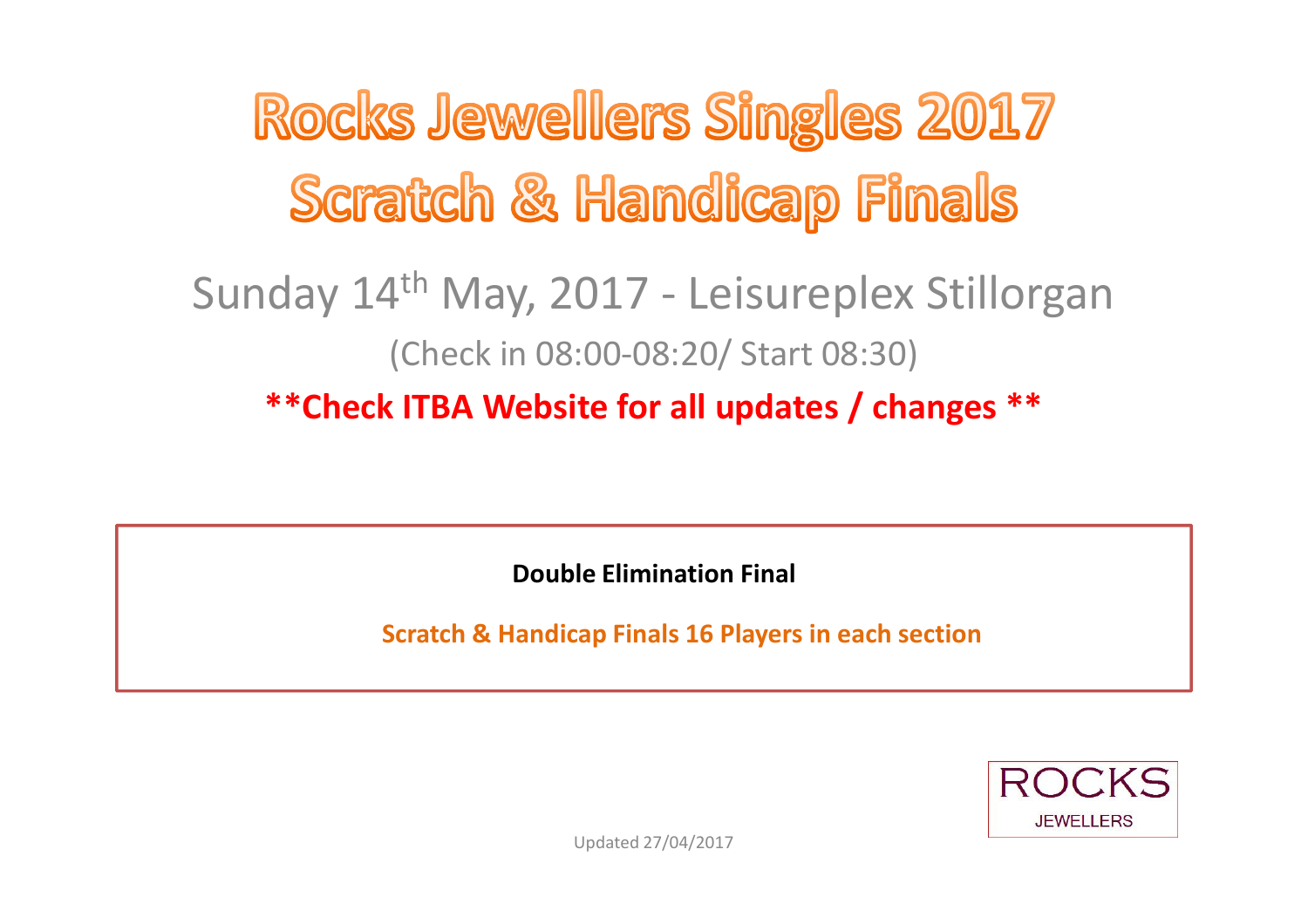# Rocks Jewellers Singles Finals 2017

#### **2017 Format (Scratch & Handicap) to be aware of**

#### **Qualification**

 $\geq$  All Finalists (16 x Scratch & 16 x Handicap) are fixed on completion of the final round

Where a Finalist is unable to play in the Finals the next bowler (Scr or Hcp) outside of the 32 qualifiers will be invited to participate **Check-in**

>Finals Check-in (WR1) 08:00 – 08:20 for Qualifiers 9 to 16, Practice starts 08:25, Bowling starts 08:30<br>
► Fhack in (WR3) Qualifiers 5.8 208:40, 00:00 Check-in (WR2) Qualifiers 5-8 @ 08:40-09:00 Check-in (WR3) Qualifiers 1-4 @ 10:00-10:20

### **\*\*\* Please do not be late, alternate bowlers may be allocated in your place or a bye given when check-in closes \*\*\***

#### **Practice**

≻Lanes 1&2 will be available for practice from 08:40 for bowlers in advance of their entry into the event or<br>waiting for a new round to commence

>Outside of Round 1(WR1) - Practice will be restricted to 2 balls per lane for <u>New Bowlers</u><br>► Outside of Rounditions 1.8) injuring the event in WB2.8 WB2.

 $\geq$  (Qualifiers 1-8) joining the event in WR2 & WR3

 $\triangleright$ Bowlers who have sat out while another round is being played

#### **Tie Breaker** (All Rounds Over 2 Games Total Pinfall)

**SCRATCH** In the event of a tie - High last Game wins, then 1 ball rolloff until decided<br>SHANDICAR In the event of a tie - High last including hen, then 1 ball rolloff (no ben) i

**HANDICAP** In the event of a tie - High last including hcp, then 1 ball rolloff (no hcp) until decided

#### **Lane Maintenance**

Lane Maintenance on Lanes 1-10 prior to LR4

#### **Practice**

 $\geq$  Lanes 1&2 open and available for practice by all remaining Bowlers  $\geq$  1 and  $\geq$  1 and  $\geq$  1 and 1 and 1 and 1 and 1 and 1 and 1 and 1 and 1 and 1 and 1 and 1 and 1 and 1 and 1 and 1 and 1 and 1 and 1 and 1 an  $\triangleright$  All Rounds following Lane Maintenance – Bowlers have 2 Balls per Lane

### **Oil Pattern**

The Oil Pattern will be Kegel Main Street

**\*\*\*It is the finalists responsibility to familiarise themselves with the format & rules for the Finals and check the web for up-to-date details on Qualifiers, Finals format, Practice and timings\*\*\***



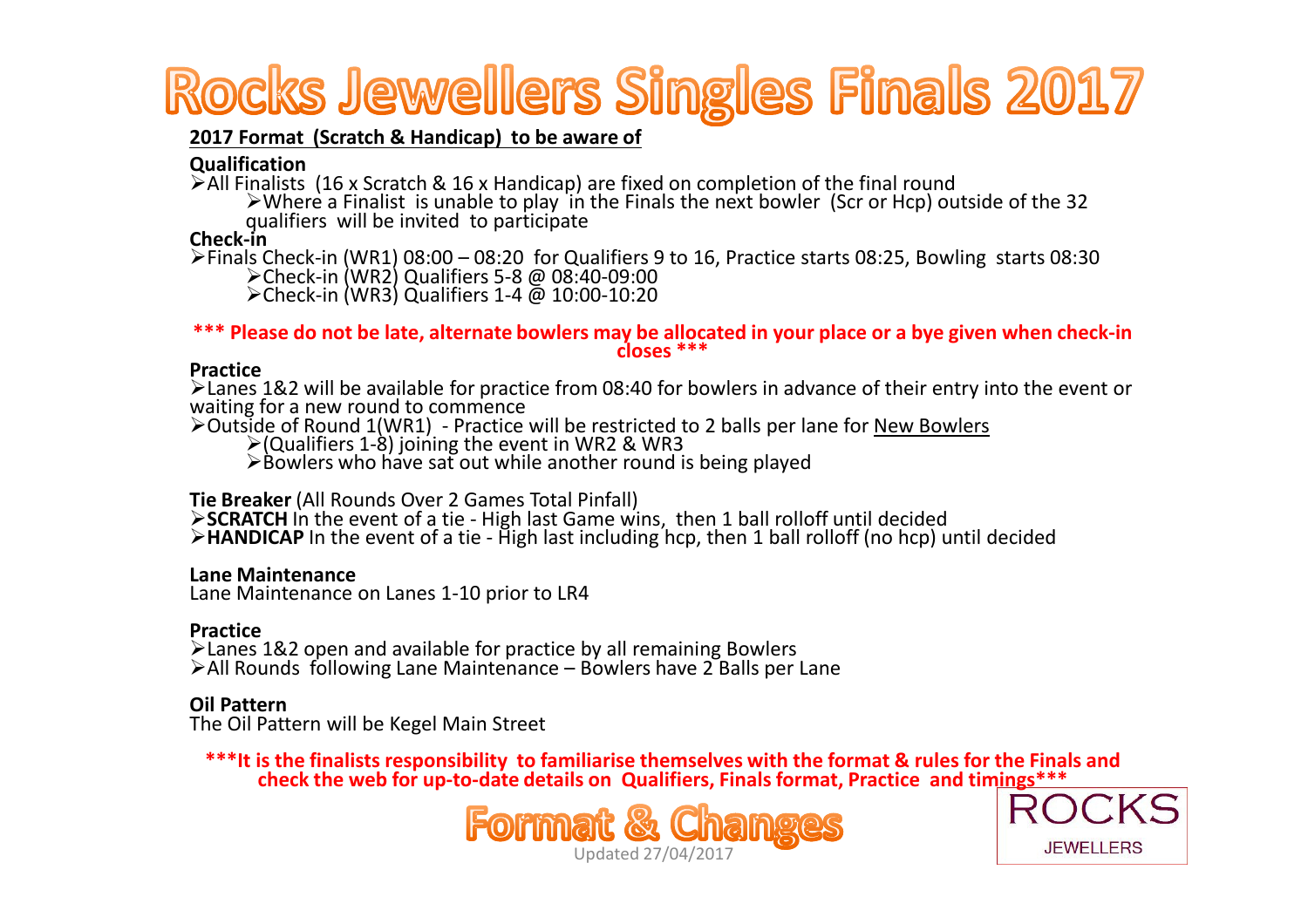# Rocks Jewellers Singles Finals 2017

#### **Rocks Jewellers - 2017 Final Format**

| 16 Qualifiers - Scratch  | Matchplay Finals for both Scr & Hcp | All Matchplay Rounds are over 2 games Total Pinfall |
|--------------------------|-------------------------------------|-----------------------------------------------------|
| 16 Qualifiers - Handicap | Run at the same time over 16 lanes  | <b>Winners &amp; Losers Sections</b>                |
|                          |                                     |                                                     |

| <b>Start</b><br><b>Time</b>                                                                   | <b>Winners Section</b>                                           | <b>Players</b><br>remaining                            | <b>Time</b> | <b>Round Games</b> |                |                                   |                   |                                | <b>Round Games Losers Section</b> | <b>Players</b><br>remaining | <b>Time</b>    | Finishing<br>Position | Finish<br><b>Time</b> | <b>Scr</b><br>regd | Hcp<br>regd                  | Total<br><b>Lanes Lanes Lanes</b><br>regd |
|-----------------------------------------------------------------------------------------------|------------------------------------------------------------------|--------------------------------------------------------|-------------|--------------------|----------------|-----------------------------------|-------------------|--------------------------------|-----------------------------------|-----------------------------|----------------|-----------------------|-----------------------|--------------------|------------------------------|-------------------------------------------|
|                                                                                               | 08:00 Check-in<br>08:30 Bowling Start Time                       |                                                        |             |                    |                |                                   |                   |                                |                                   |                             |                |                       |                       |                    |                              |                                           |
|                                                                                               | Top 16 Scr & Hcp<br>Top 4 - 2 round Bye<br>Top 5-8 - 1 round Bye | 16                                                     |             |                    |                |                                   |                   |                                |                                   |                             |                |                       |                       |                    |                              |                                           |
|                                                                                               | 08:30 9-16 play                                                  |                                                        | 00:40       | WR <sub>1</sub>    | $\mathbf{2}$   | 4 Losers $==$                     |                   |                                |                                   | 4                           |                |                       | 09:10                 | 8                  | 8                            | 16                                        |
|                                                                                               | 09:10 4 Winners play Top 5-8                                     | 12                                                     | 00:40       | WR2                | $\overline{2}$ | $4$ Losers ==>                    |                   |                                |                                   | 8                           |                |                       | 09:50                 | 8                  | 8                            | 16                                        |
| 09:50                                                                                         |                                                                  |                                                        |             |                    |                |                                   | LR1               | $\overline{2}$                 | 8 Losers play                     | 4                           |                | 00:40 13/14/15/16     | 10:30                 | 8                  | 8                            | 16                                        |
|                                                                                               | 10:30 4 Winners play Top 4                                       | 8                                                      | 00:40       | WR <sub>3</sub>    | 2 <sup>1</sup> | 4 Losers $==$                     |                   |                                |                                   | 8                           |                |                       | 11:10                 | 8                  | 8                            | 16                                        |
| 11:10                                                                                         |                                                                  |                                                        |             |                    |                |                                   | LR2               | $\mathbf{2}$                   | 8 Losers play                     | $\overline{4}$              | 00:40          | 9/10/11/12            | 11:50                 | 8                  | 8                            | 16                                        |
|                                                                                               | 11:50 Semi Final                                                 | $\overline{4}$                                         | 00:40       | <b>WSF</b>         | 2 <sup>1</sup> |                                   | LR <sub>3</sub>   | $\overline{2}$                 | 4 Losers play                     | 2                           | 00:40          | 7/8                   | 12:30                 | 8                  | 8                            | 16                                        |
|                                                                                               |                                                                  |                                                        |             |                    |                | 2 Losers $==$                     |                   |                                |                                   | 4                           |                |                       |                       |                    |                              |                                           |
|                                                                                               | 12:30 Lane Maintenance                                           |                                                        | 00:30       |                    |                |                                   |                   |                                |                                   |                             |                |                       | 13:00                 |                    |                              |                                           |
|                                                                                               |                                                                  |                                                        |             |                    |                |                                   |                   |                                |                                   |                             |                |                       |                       |                    |                              |                                           |
| 13:00                                                                                         | 13:40 Winners Final                                              | $\overline{c}$                                         |             | 00:40 Wfinal       | 2 <sup>1</sup> |                                   | LR4<br><b>LSF</b> | $\mathbf{2}$<br>$\overline{2}$ | 4 Losers play<br>2 Losers play    | 2<br>1                      | 00:40<br>00:40 | 5/6<br>$\overline{4}$ | 13:40<br>14:20        | 4                  | 4<br>$\overline{\mathbf{4}}$ | 8<br>8                                    |
|                                                                                               |                                                                  |                                                        |             |                    |                | 1 Loser $==$                      |                   |                                |                                   | $\overline{2}$              |                |                       |                       |                    |                              |                                           |
| 14:20                                                                                         |                                                                  |                                                        |             |                    |                |                                   | Lfinal            | $\overline{2}$                 | 2 Losers play                     |                             | 00:40          | 3                     | 15:00                 | $\overline{2}$     | $\mathbf{2}$                 | 4                                         |
|                                                                                               | <b>W</b> Winner                                                  | -1                                                     |             |                    |                | $\epsilon$ ==1 Winner             |                   |                                | <b>L</b> Winner                   | 1                           |                |                       |                       |                    |                              |                                           |
|                                                                                               |                                                                  |                                                        |             |                    |                |                                   |                   |                                |                                   |                             |                |                       |                       |                    |                              |                                           |
|                                                                                               |                                                                  | Double Elimination Final (DEF) - 2 games Total Pinfall |             |                    |                |                                   |                   |                                |                                   |                             |                |                       |                       |                    |                              |                                           |
|                                                                                               |                                                                  | <b>W</b> Winner                                        |             |                    |                | versus                            |                   |                                | <b>L</b> Winner                   |                             |                |                       |                       |                    |                              |                                           |
|                                                                                               | 15:00 DEF R1                                                     |                                                        | 00:40       |                    |                |                                   |                   | $\overline{c}$                 |                                   |                             |                |                       | 15:40                 | 2                  | $\mathbf{2}$                 | 4                                         |
|                                                                                               | 15:40 DEF R2                                                     |                                                        | 00:40       |                    |                | Only required if L Winner wins R1 |                   | $\mathbf{2}$                   |                                   |                             |                |                       | 16:20                 | $\mathbf{2}$       | $\overline{2}$               | 4                                         |
|                                                                                               |                                                                  |                                                        |             |                    |                |                                   |                   |                                | <b>Winner - 1st Position</b>      |                             |                |                       |                       |                    |                              |                                           |
| <b>Loser - 2nd Position</b><br><b>Presentation of Prizes follows Double Elimination Final</b> |                                                                  |                                                        |             |                    |                |                                   |                   |                                |                                   |                             |                |                       |                       |                    |                              |                                           |
|                                                                                               |                                                                  |                                                        |             |                    |                |                                   |                   |                                |                                   |                             |                |                       |                       |                    |                              |                                           |
|                                                                                               |                                                                  |                                                        |             |                    |                |                                   |                   |                                |                                   |                             |                |                       |                       |                    |                              |                                           |

Updated 27/04/2017

**JEWELLERS**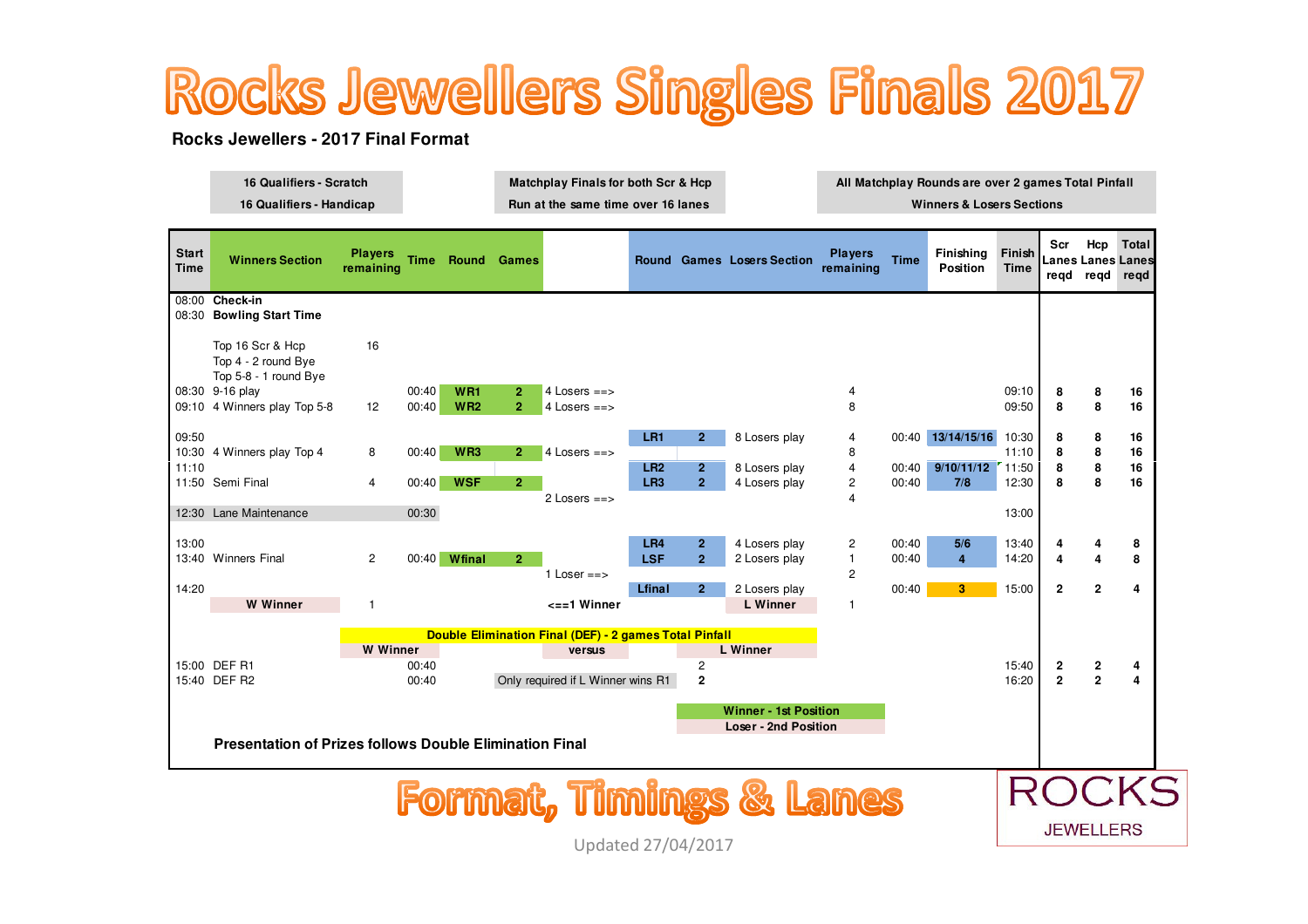## Rocks 2017 - Winners Section